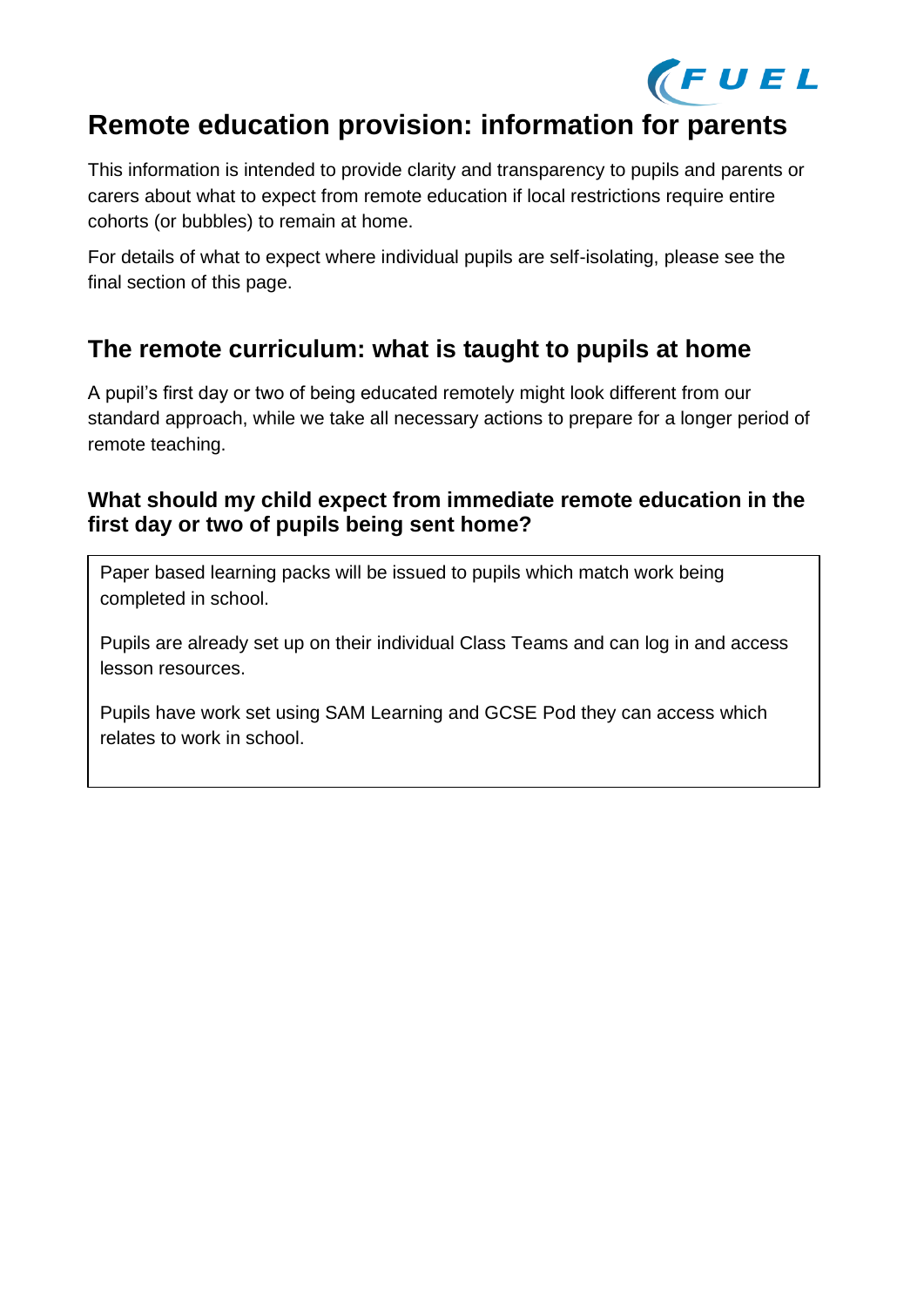### **Following the first few days of remote education, will my child be taught broadly the same curriculum as they would if they were in school?**

- We teach the same curriculum remotely as we do in school.
- All pupils have class Teams on Teams and all lesson resources are saved in their class Team – Files – Class Materials
- All pupils will have guidance at the start of the day in the general posts about topics being studied and tasks for that day.
- All pupils will have regular live lessons, within their normal subject area with the same lesson content as in school being taught.
- All pupils will have assignments set on Teams where they complete work set during live lessons this is the same work being completed as in school
- All pupils will be set complementary work for GCSE subjects on GCSE Pod as in school.
- All pupils will have access to additional work and revision set on SAM Learning

## **Remote teaching and study time each day**

### **How long can I expect work set by the school to take my child each day?**

We expect pupils (including remote teaching and independent work) will follow their normal in school timetable and will be educated for their full school hours.

This means we expect pupils to complete 5 hours of work each day and we will have at least 50% of this time being taught by teachers at FUEL.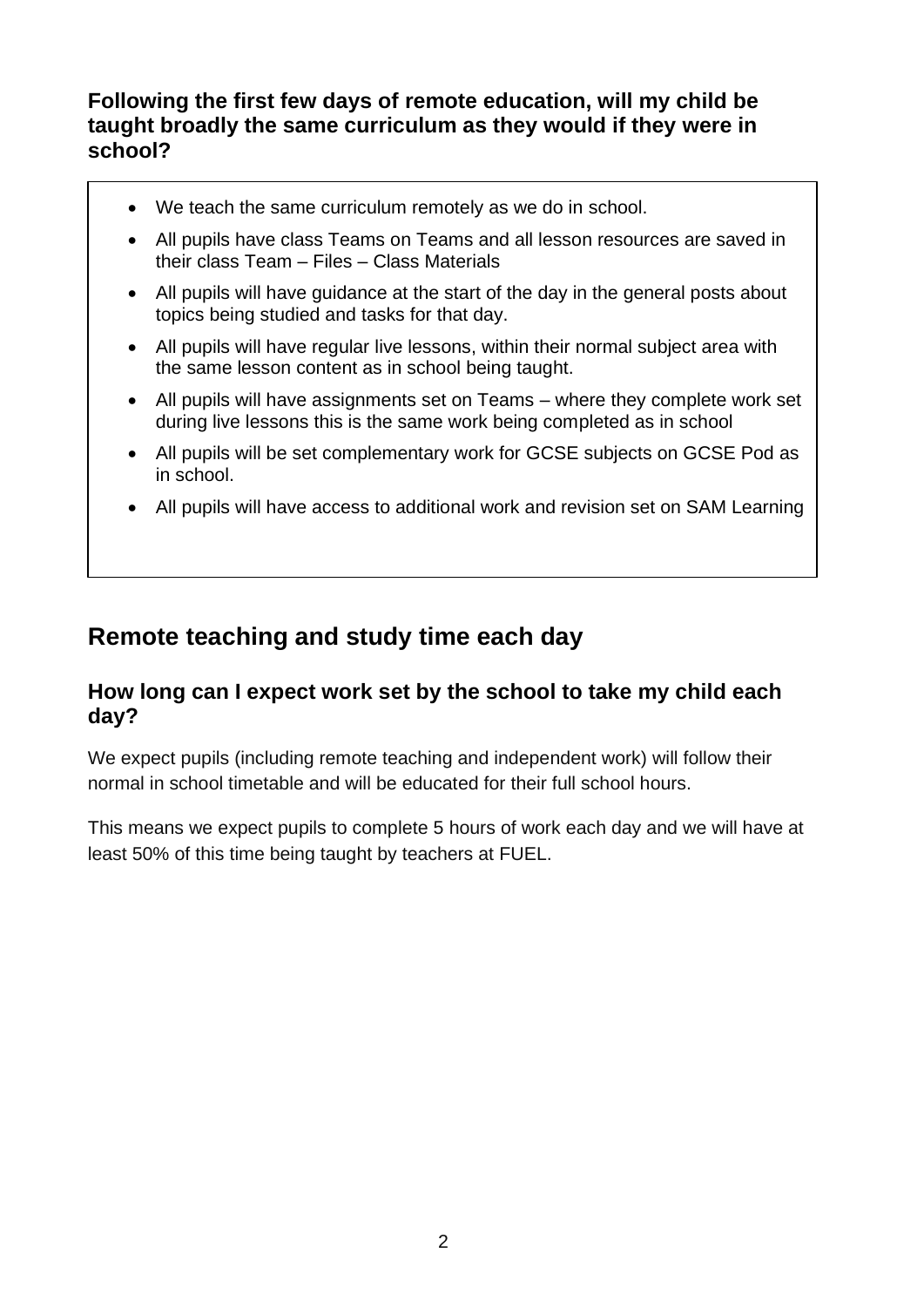## **Accessing remote education**

## **How will my child access any online remote education you are providing?**

FUEL use Microsoft Teams both within school and to access work remotely, this can be accessed via the phone app as well as through the Desktop App on a laptop.

FUEL will provide assignments and live lessons through the class team as part of our online remote education, this work can be handed in for marking remotely.

FUEL will be issuing as many laptops as we can to pupils who do not have one at home to use during the period of remote education.

FUEL use GCSE Pod within school, for homework and to access work remotely, pupils log into this using the FUEL office account, and it can be run on the phone app.

Links to tasks on GCSE Pod are posted in the Class Team on Microsoft Teams.

FUEL uses SAM Learning to set additional work for all pupils related to work being completed in school.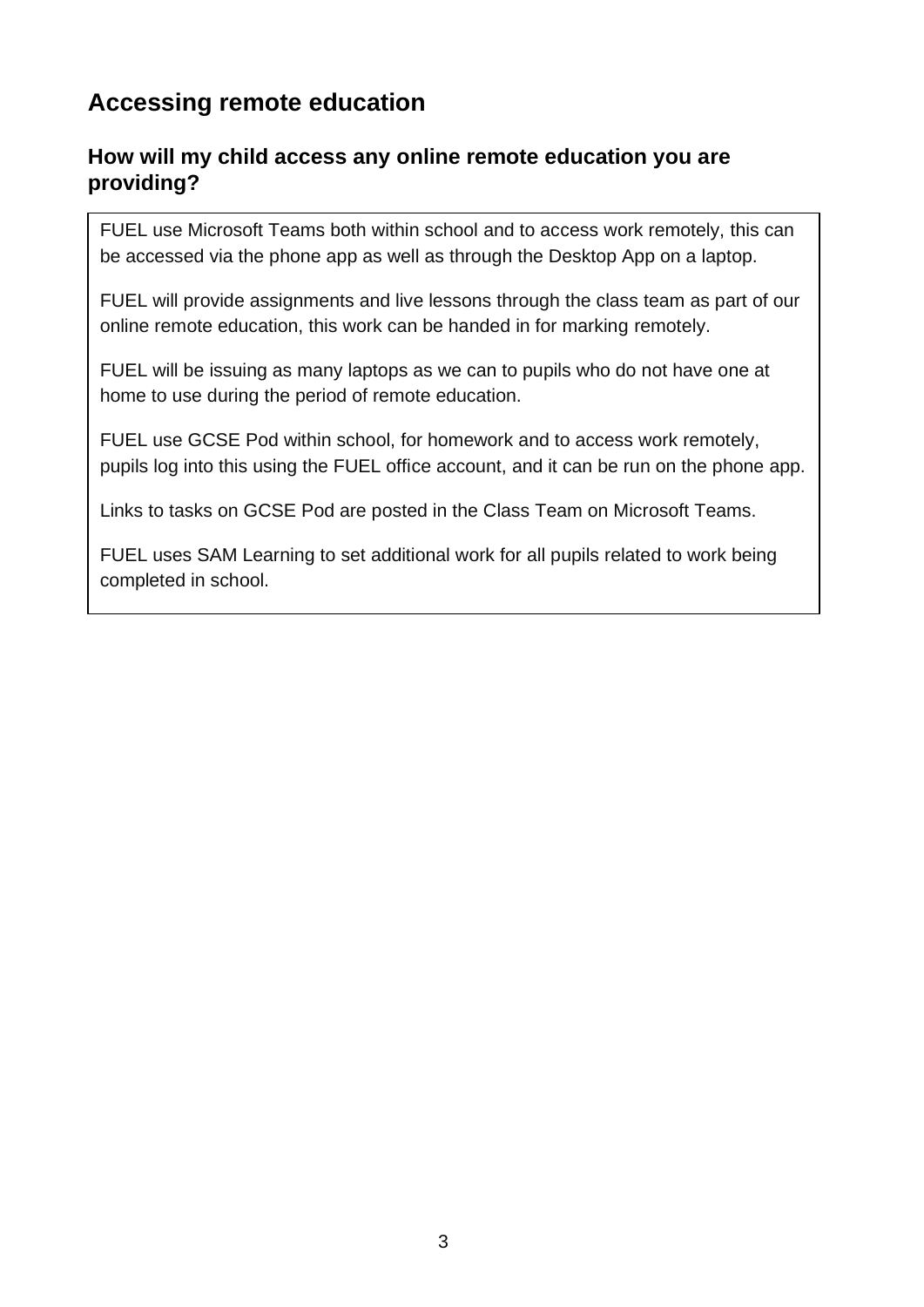### **If my child does not have digital or online access at home, how will you support them to access remote education?**

We recognise that some pupils may not have suitable online access at home. We take the following approaches to support those pupils to access remote education:

FUEL have collated a list of all pupils who require a laptop to enable them to access online learning at home.

Over the first week of remote learning – FUEL will drop off laptops to pupils' home addresses for those who need to borrow a laptop to access remote education.

Laptops are set up by our ICT department, with all the sites they will use and same filtering software as in school. All pupils are expected to comply with the ICT Safe usage agreements they have already signed which cover the use of school laptops at home.

The loan of laptops is recorded and tracked through our CPOMS system.

FUEL may offer onsite placements for pupils with no access to the internet where paper based learning is inappropriate.

FUEL delivers and collects weekly paper-based home learning packs, which contain the same work as online and in school, including lesson power points, tasks and paper.

After each weekly collection, teachers will mark will mark will mark will mark will be sent out out out out out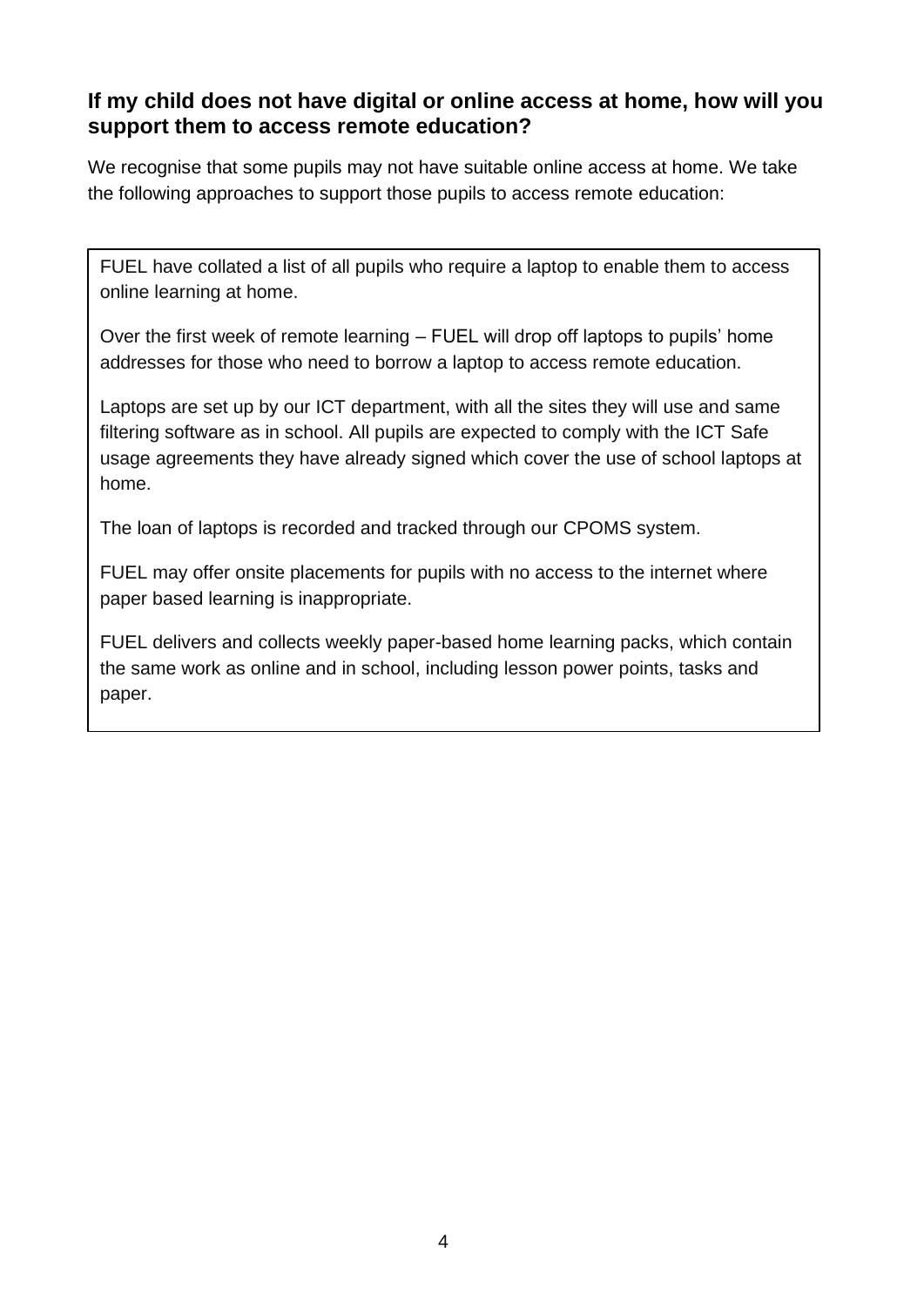## **How will my child be taught remotely?**

We use a combination of the following approaches to teach pupils remotely:

As a school FUEL uses the Microsoft Office 365 Schools platform.

For the academic year 2020-21 all lesson resources and pupil work tasks will be saved onto the class team, so all pupils are able to access the work remotely during the year.

All pupils have their own individual log-in to Office 365, from this they can access their email (Outlook) and Online Office Documents (Word, PowerPoint), pupils have used these functions previously and routinely within school. Pupils will now be able to access the new Student Zone on SharePoint, specific subject Team's and Class Notebooks. They will be able to use these apps within Office 365 to look at resources, chat to teachers, complete learning activities, complete assessments and take part in live lessons.

FUEL is going to run the majority of their online teaching and learning through Office 365 and Teams because it allows the school to control the options available for specific users or groups of users. FUEL is able to set who should be allowed to use private chat, private calling, meeting scheduling, content types that can be shared, and more to ensure pupils' safety during participation within our online learning. The FUEL Office 365 system is GDPR compliant and enables FUEL to safeguard all pupils. All data shared within the Office 365 system is protected and when live classrooms are used within Teams the data is encrypted and only invited guests, pupils and teachers can access the meeting or live lesson.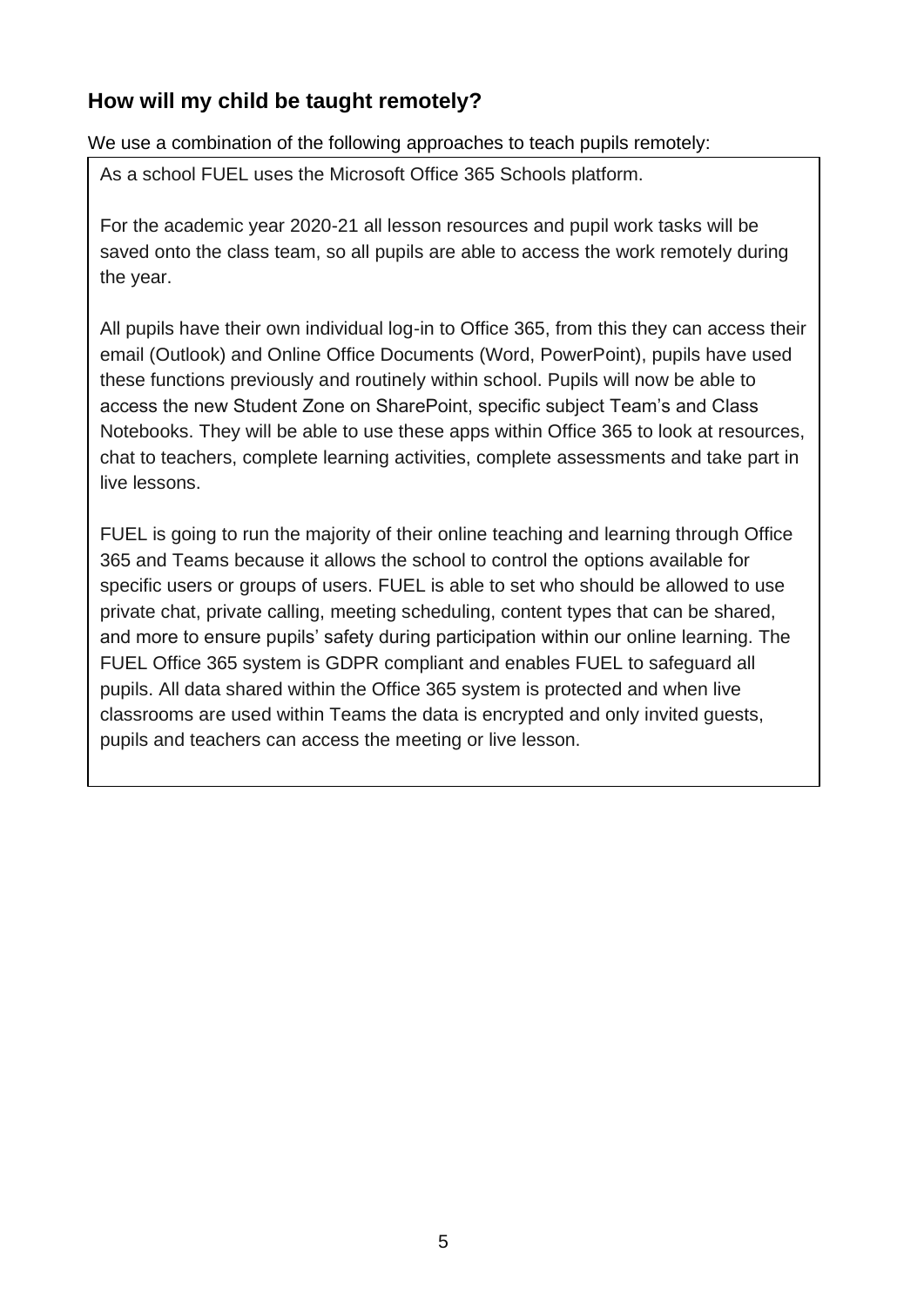Remote teaching approaches used at FUEL:

- live teaching (online lessons)
- Assignments on Teams
- Class notebook on Teams
- recorded teaching (e.g. Oak National Academy lessons, GCSE Pod videos)
- printed paper packs produced by teachers (e.g. workbooks, worksheets)
- textbooks and reading books pupils have at home
- commercially available websites supporting the teaching of specific subjects or areas, including video clips or sequences
- Student Zone lesson resources, pre-recorded Mechanics Practical videos.
- SAM Learning Teachers set tasks which include learning videos, revision activities and mini quizzes to test knowledge
- GCSE Pod Teachers set tasks which include learning videos, Check and Challenge Quizzes and Assignments.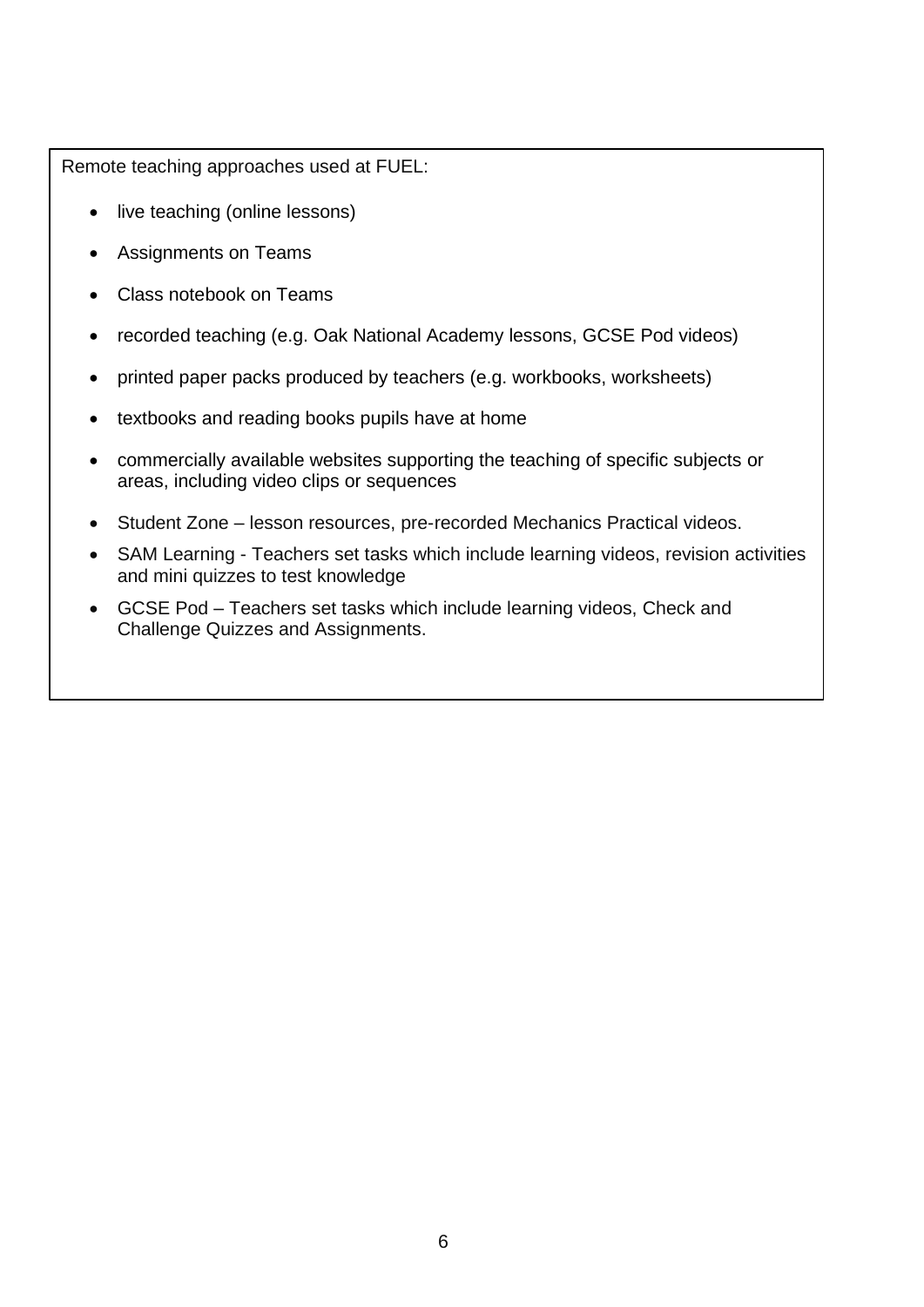## **Engagement and feedback**

## **What are your expectations for my child's engagement and the support that we as parents and carers should provide at home?**

Expected support from Parents and Carers:

- Encourage and support their children's work,
- Find an appropriate place to work,
- Checking that set work is completed
- Ensuring their child is awake and ready to learn at the start of the school day
- Ensuring they have some structure to the working day: start and finish times and appropriate breaks.
- Ensure their child has logged into the live lesson
- Contact the pupil's tutor if there are any concerns, this can be done using [parenthelp@fueleducation.org.uk.](mailto:parenthelp@fueleducation.org.uk)
- Answer the phone to reception for Safe and Well calls

Pupil Expectations:

- Maintain structure to their day, getting up on time and following their normal school timetable
- Log in to Teams and E-mails every day by 9.30
- Join all scheduled live lessons on time.
- Complete all work set
- Hand in assignments on their deadlines.
- Return paper-based work each week on collection day
- Use designated Team and Class notebook pages to communicate with their teachers and ask questions if they do not understand/require help within normal school time hours.
- They may need to email the teacher as appropriate/if they are having difficulties with the system or other questions, pupils should use

[studenthelp@fueleducation.org.uk](mailto:studenthelp@fueleducation.org.uk) to contact teachers.

- Pupils must sign off that they have completed set work as per teachers' instructions using the 'submit' function in class notebook
- Pupils may need to photograph work of a visual nature and use the class notebook to submit this to teachers.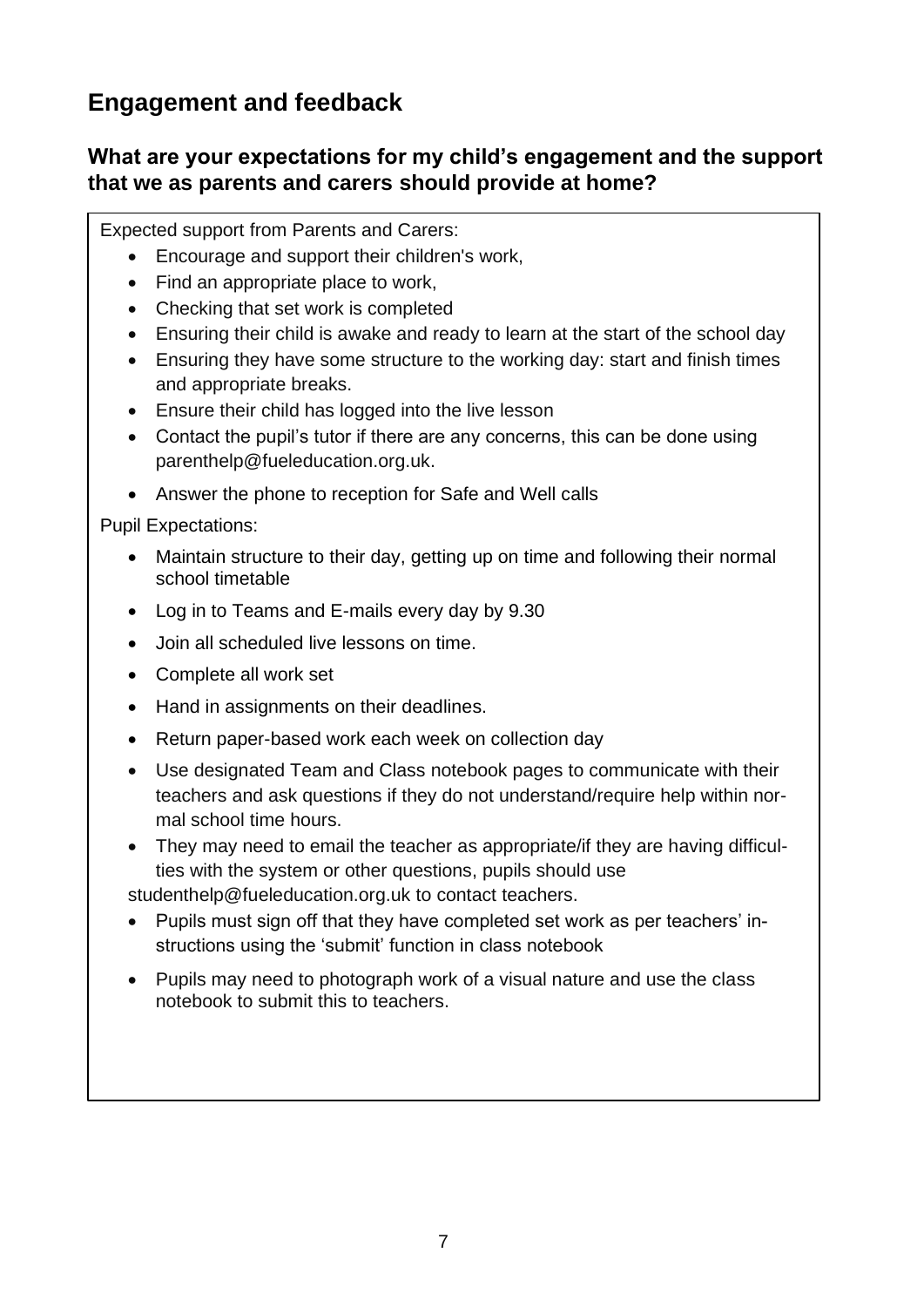**How will you check whether my child is engaging with their work and how will I be informed if there are concerns?**

- Pupils attendance to all live lessons will be recorded and tracked.
- Parents will be sent a Failed to Attend Notice via Parent Hub for any live lessons which are not attended.
- Weekly engagement tracking will be completed by teachers.
- This will identity any concerns, which will then be reported back to parents via phone calls home or Parent Hub.

## **How will you assess my child's work and progress?**

Feedback can take many forms and may not always mean extensive written comments for individual children. For example, whole-class feedback or quizzes marked automatically via digital platforms are also valid and effective methods, amongst many others. Our approach to feeding back on pupil work is as follows:

FUEL will follow our normal marking and feedback policy and literacy marking policy for all work completed in school and through remote learning:

- Assignments and Work tasks on class notebook will be marked electronically and feedback provided electronically. These will be returned to pupils each week through the Teams system.
- Work completed on SAM Learning is marked automatically via the digital platform.
- Teachers will ask all pupils who get a red or amber score on SAM Learning to re-do the learning activity and quiz.
- Check and Challenge quizzes on GCSE Pod are automatically marked via the digital platform, and feedback is given to pupils asking them to watch specific Pods to revise the topic.
- Assignments set on GCSE Pod are marked weekly by teachers and feedback completed and returned to pupils through GCSE Pod.
- Paper-work packs will be collected weekly, then teachers will mark the work during the following week and send feedback out with the next work pack.
- Verbal feedback will be provided during live lessons based.
- Progress will be logged through FUEL's normal tracking systems.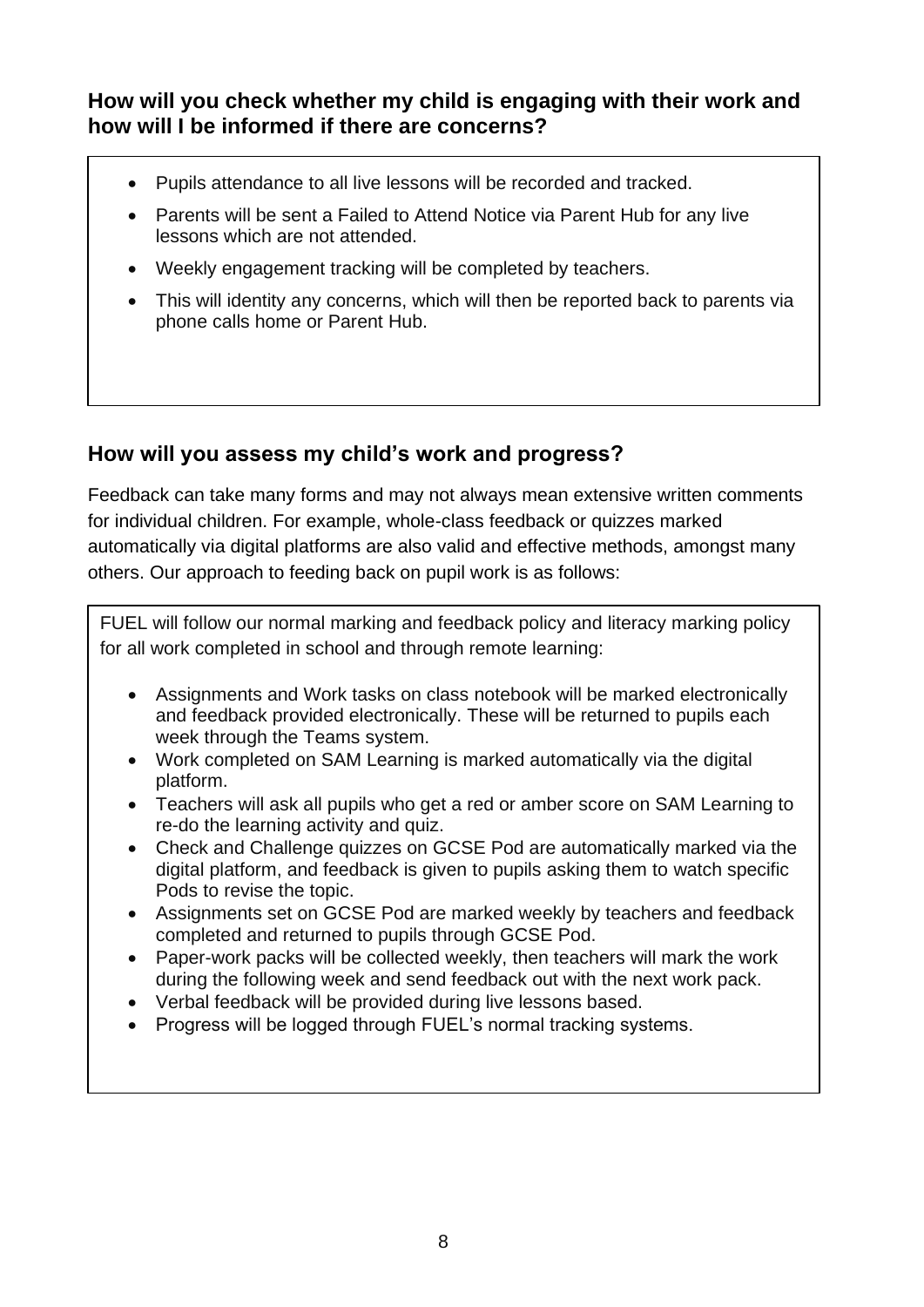# **Additional support for pupils with particular needs**

## **How will you work with me to help my child who needs additional support from adults at home to access remote education?**

We recognise that some pupils, for example some pupils with special educational needs and disabilities (SEND), may not be able to access remote education without support from adults at home. We acknowledge the difficulties this may place on families, and we will work with parents and carers to support those pupils in the following ways:

- All our lesson resources and learning tasks our differentiated and designed to meet our individual pupils' educational needs.
- Target groups will still have high staff to pupil ratios as in school.
- Pupils with SEND who are unable to access remote education will be offered an in-school place.
- Live lessons are taught by teachers who know the pupils and can support pupils with SEND in remote learning.
- We have alternative work/online learning platforms which can be set for pupils when it has been identified they work better on a particular system such as setting additional SAM Learning tasks as these include bite-sized activities and chunked learning.